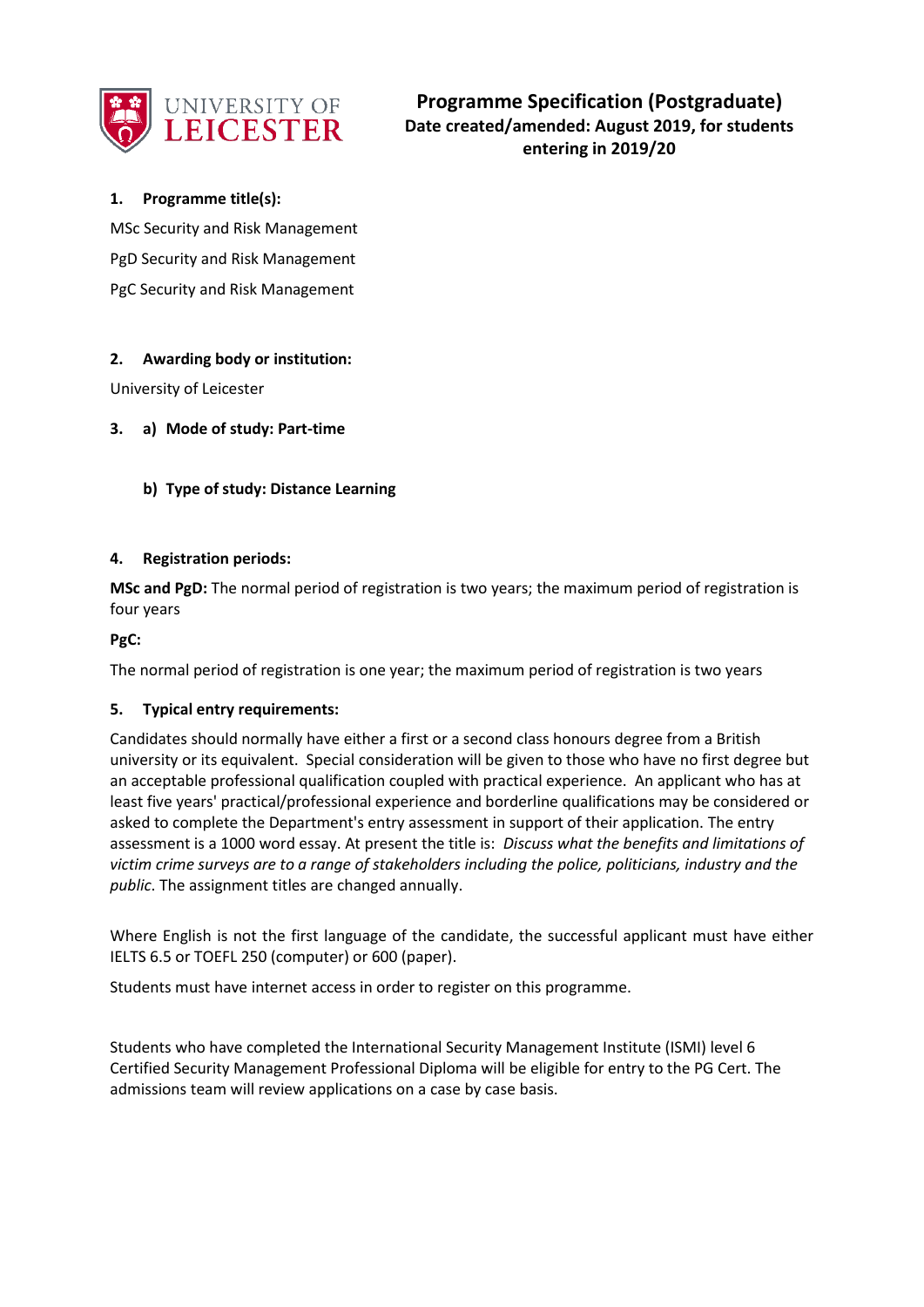# **6. Accreditation of Prior Learning:**

Applications are reviewed on a case by case basis should module exemption be requested and in accordance with University regulations relating to prior certified learning. Accreditation for module exemption must be at the same level and with sufficiently similar learning outcomes.

At present we have no formal AP(E)L agreements in place for the course. However, requests for any AP(E)L in relation to course entry or module exemption would be considered on a case-by-case basis and in accordance with the regulations as set out below.

https://www2.le.ac.uk/offices/sas2/quality/documents/policy-for-the-accreditation-of-prior-learning

# **7. Programme aims:**

The programme aims to:

- Provide a leading, coherent, dynamic Masters programme delivered an intellectually coherent manner and stimulating format to distance learning students;
- Provide managers in the public and private sectors, responsible for crime prevention and security, with a thorough knowledge and understanding of security and crime risk analysis and management, and to assist them in developing their skills and professional competence.
- Engage students in an interdisciplinary study of Security and Risk Management which incorporates theory and research from, not exhaustively, law, sociology, politics, international relations, psychology and management studies;
- Enable students to recognise and critically assess the historical and contemporary development of theoretical perspectives on security, crime, terrorism, risk and crime prevention;
- Equip students to explain and critically assess key concepts in security and risk management, whilst providing them with knowledge about the related challenges facing organisations, nation-states and individuals.
- Encourage students to become adept at independently sourcing, synthesising and interpreting academic and non-academic evidence, policy and legislation.
- Prepare students to become skilled researchers who can select, deploy and critically reflect upon research methods and methodologies;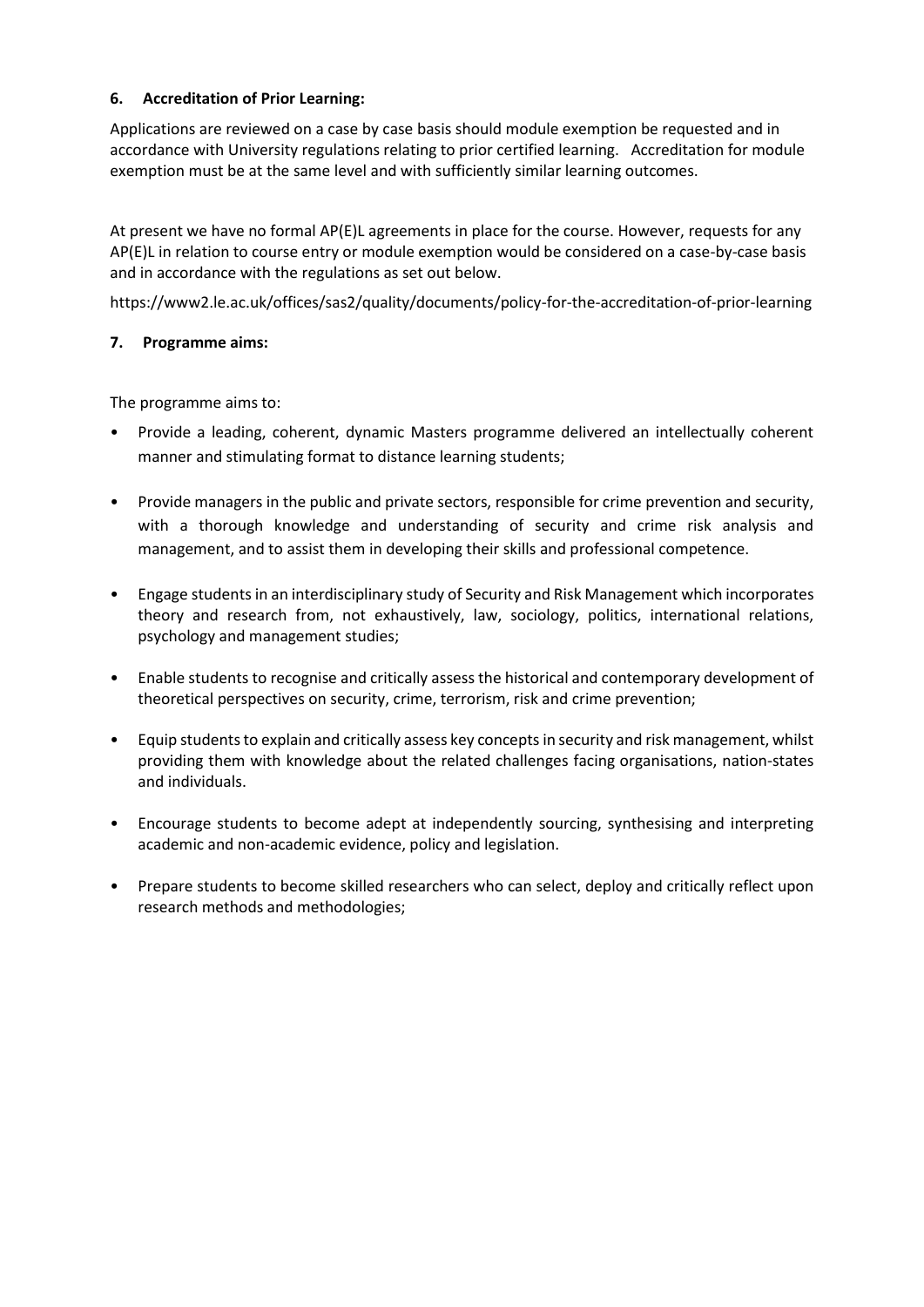- Support students to conceive of, design and execute a substantial, independent piece of criminological/ security/ risk management related research.
- Facilitate opportunities for students' development of transferable skills for their future career development and/or prepare them to apply for doctoral study.

# **8. Reference points used to inform the programme specification:**

Throughout the process we have consulted with the following benchmark statements:

- QAA Benchmarking Statement: consultation has been made with the Criminology benching statement here[: https://www.qaa.ac.uk/docs/qaa/subject-benchmark-statements/sbs](https://www.qaa.ac.uk/docs/qaa/subject-benchmark-statements/sbs-criminology-14--masters.pdf?sfvrsn=7790f681_16)[criminology-14--masters.pdf?sfvrsn=7790f681\\_16](https://www.qaa.ac.uk/docs/qaa/subject-benchmark-statements/sbs-criminology-14--masters.pdf?sfvrsn=7790f681_16)
- Framework for Higher Education Qualifications (FHEQ)
- UK Quality Code for Higher Education
- University Learnin[g Strategy](https://www2.le.ac.uk/offices/sas2/quality/learnteach)
- [University Assessment Strategy](https://www2.le.ac.uk/offices/sas2/quality/learnteach)
- University of Leicester Periodic Developmental Review Report
- External Examiners' reports (annual)

### **9. Programme Outcomes:**

Unless otherwise stated, programme outcomes apply to all awards specified in 1. Programme title(s).

(\*MSc only; \*\* MSc and Postgraduate Diploma)

| <b>Intended Learning Outcomes</b>                                                                                                                                                                                                                                                     | <b>Teaching and Learning</b><br><b>Methods</b>                                                  | <b>How Demonstrated?</b>                                         |  |  |  |
|---------------------------------------------------------------------------------------------------------------------------------------------------------------------------------------------------------------------------------------------------------------------------------------|-------------------------------------------------------------------------------------------------|------------------------------------------------------------------|--|--|--|
| (a) Discipline specific knowledge and competencies                                                                                                                                                                                                                                    |                                                                                                 |                                                                  |  |  |  |
| <b>Knowledge</b>                                                                                                                                                                                                                                                                      |                                                                                                 |                                                                  |  |  |  |
| Demonstrate and reproduce advanced<br>knowledge of organisational risks and risk<br>management strategies, with a particular<br>emphasis on the threat of workplace<br>crime.                                                                                                         | Course material, directed<br>readings, electronic<br>forums, independent<br>study and research. | All assessed assignments throughout<br>course and dissertation*. |  |  |  |
| <b>Concepts</b>                                                                                                                                                                                                                                                                       |                                                                                                 |                                                                  |  |  |  |
| analyse<br>critique<br>Demonstrate,<br>and<br>crime<br>principles<br>and<br>concepts<br>of<br>prevention/ reduction, criminological<br>risk<br>theory,<br>management<br>and<br>management theory and their application<br>to the specific context of security and risk<br>management. | Course material, directed<br>readings, electronic<br>forums, independent<br>study and research. | All assessed assignments throughout<br>course and dissertation*. |  |  |  |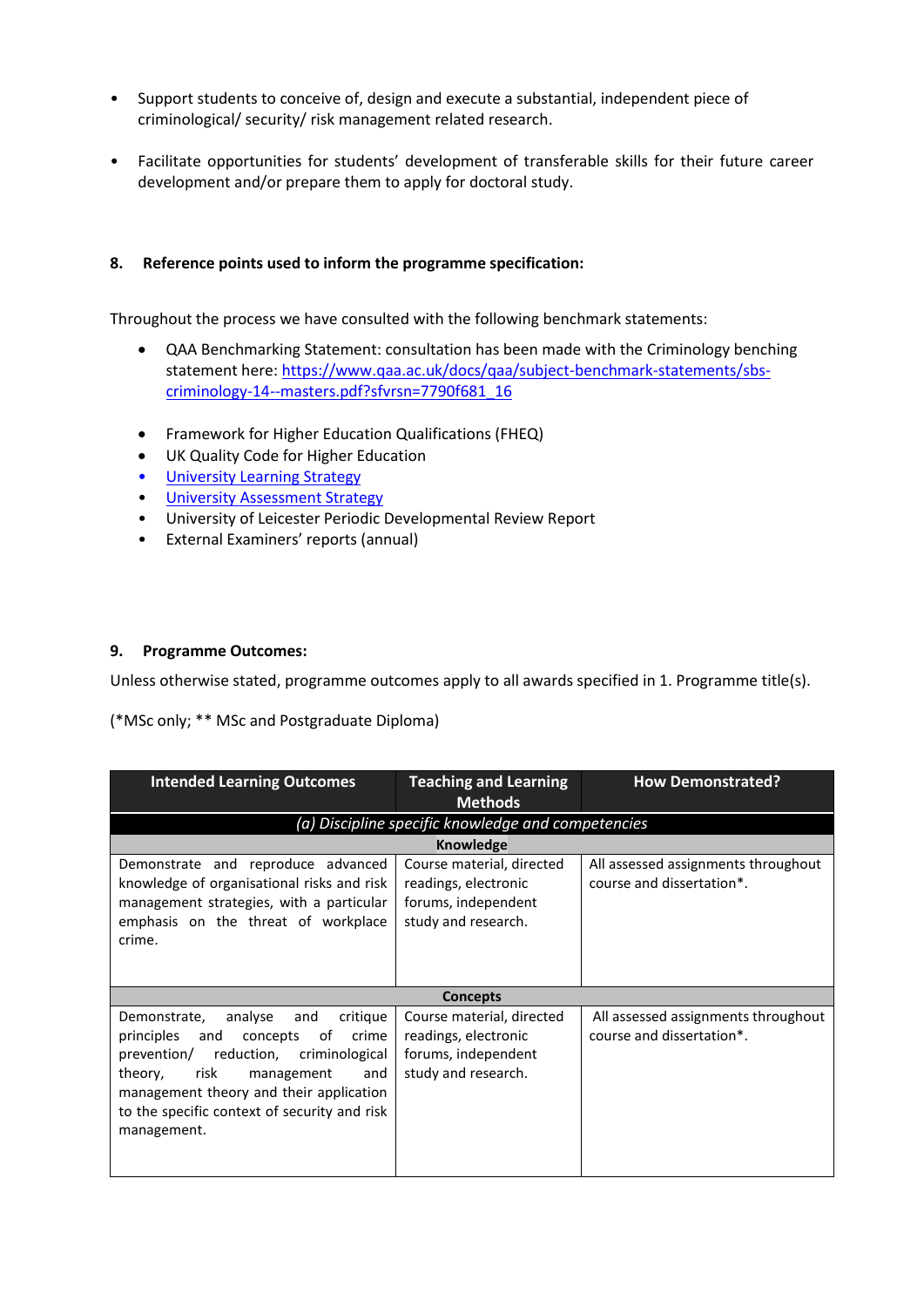| <b>Intended Learning Outcomes</b>                                                                                                                                                                                                                        | <b>Teaching and Learning</b><br><b>Methods</b>                                                                  | <b>How Demonstrated?</b>                                                                                                                                                                                                                                                  |  |  |  |
|----------------------------------------------------------------------------------------------------------------------------------------------------------------------------------------------------------------------------------------------------------|-----------------------------------------------------------------------------------------------------------------|---------------------------------------------------------------------------------------------------------------------------------------------------------------------------------------------------------------------------------------------------------------------------|--|--|--|
|                                                                                                                                                                                                                                                          | <b>Techniques</b>                                                                                               |                                                                                                                                                                                                                                                                           |  |  |  |
| Demonstrate mastery of research<br>methods, incl. information<br>management**.                                                                                                                                                                           | Course material, directed<br>readings, electronic<br>forums, independent<br>study and research.                 | E-tivity on data analysis and critique<br>of journal article (mod 3); e-tivity on<br>research process and research<br>proposal (mod 5) and final<br>dissertation*.                                                                                                        |  |  |  |
|                                                                                                                                                                                                                                                          | <b>Critical analysis</b>                                                                                        |                                                                                                                                                                                                                                                                           |  |  |  |
| Demonstrate the ability to explain and<br>assess concepts and techniques with<br>independence, rigour and reflexivity.                                                                                                                                   | Course material, directed<br>readings, electronic<br>forums, independent<br>study and research.                 | Written essay assignments (mod 1,2<br>and 4); critique of journal article<br>(mod 3); presentations (mod 2 and<br>6); policy document (mod 6) and<br>dissertation*.                                                                                                       |  |  |  |
|                                                                                                                                                                                                                                                          | Presentation                                                                                                    |                                                                                                                                                                                                                                                                           |  |  |  |
| Demonstrate<br>and<br>explain<br>research<br>material in a manner appropriate to the<br>medium that is to be assessed; to write<br>assignments to a high standard, and to<br>collate and present research findings in the<br>dissertation*.              | Course material, directed<br>readings, electronic<br>forums, independent<br>study and research.                 | Essays, infographics, presentations,<br>research proposal, policy document<br>and dissertation*.                                                                                                                                                                          |  |  |  |
|                                                                                                                                                                                                                                                          | <b>Appraisal of evidence</b>                                                                                    |                                                                                                                                                                                                                                                                           |  |  |  |
| Demonstrate an ability to analyse and<br>assess a variety of complex management<br>and organisational issues in the context of<br>security and risk management. Ability to<br>mount and sustain an independent level of<br>inquiry at an advanced level. | Course material, directed<br>readings, electronic<br>forums, independent<br>study and research.                 | All assessed assignments throughout<br>course and dissertation. However,<br>student appraisal of evidence should<br>be particularly developed in the<br>research proposal (mod 5); the<br>poster presentation/ policy<br>document (module 6) and in the<br>dissertation*. |  |  |  |
|                                                                                                                                                                                                                                                          | (b) Transferable skills                                                                                         |                                                                                                                                                                                                                                                                           |  |  |  |
|                                                                                                                                                                                                                                                          | <b>Research skills</b>                                                                                          |                                                                                                                                                                                                                                                                           |  |  |  |
| Demonstrate ability to manage self-<br>directed learning timetable and meet<br>deadlines - especially developed in the<br>dissertation process.                                                                                                          | Course material, directed<br>readings, electronic<br>forums, independent<br>study and research.                 | Completing assessments to time<br>throughout the programme and<br>managing an original research<br>project at the dissertation stage*.                                                                                                                                    |  |  |  |
|                                                                                                                                                                                                                                                          | <b>Communication skills</b>                                                                                     |                                                                                                                                                                                                                                                                           |  |  |  |
| Demonstrate<br>ability<br>to<br>communicate<br>effectively in context of tutorials and study<br>schools;<br>ability<br>to<br>write<br>cogently and clearly.                                                                                              | Course material, directed<br>readings, electronic<br>forums, independent<br>study and research.                 | Verbal skills through group tutorials,<br>study school tutorials and in the<br>assessed presentation (mod 2).<br>Written skills across variety of<br>assessments - essay, infographics/<br>posters, written policy documents<br>and and dissertation*.                    |  |  |  |
| Data presentation                                                                                                                                                                                                                                        |                                                                                                                 |                                                                                                                                                                                                                                                                           |  |  |  |
| Demonstrate ability to present research<br>clearly and effectively**.                                                                                                                                                                                    | Course material, directed<br>readings, electronic<br>forums, workshops,<br>independent study and<br>research.** | All assessed assignments through<br>course and dissertation*.                                                                                                                                                                                                             |  |  |  |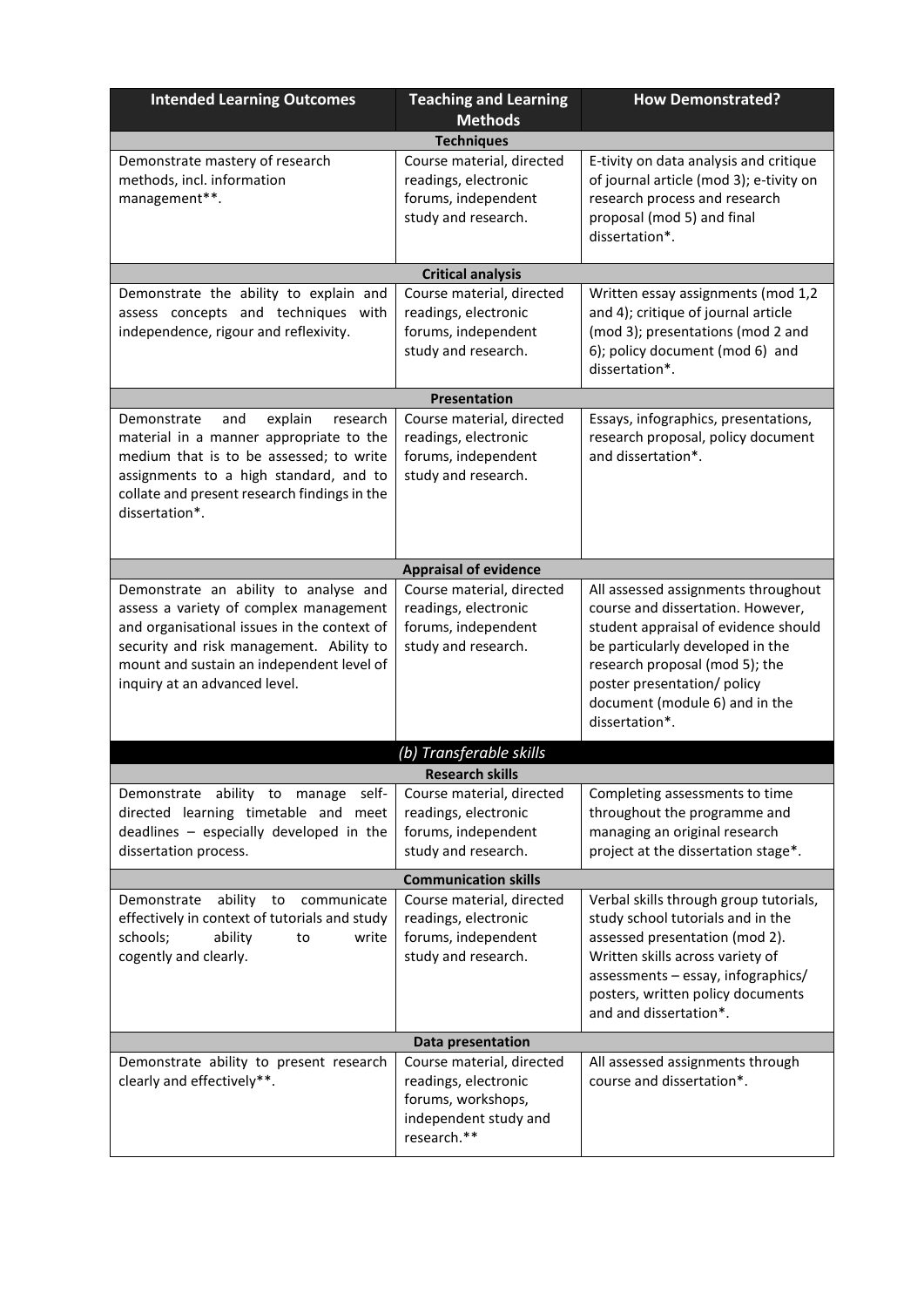| <b>Intended Learning Outcomes</b>                                                                                                                                                                               | <b>Teaching and Learning</b><br><b>Methods</b>                                                                | <b>How Demonstrated?</b>                                                                                                                                                                                                                                                                                 |  |  |  |  |  |
|-----------------------------------------------------------------------------------------------------------------------------------------------------------------------------------------------------------------|---------------------------------------------------------------------------------------------------------------|----------------------------------------------------------------------------------------------------------------------------------------------------------------------------------------------------------------------------------------------------------------------------------------------------------|--|--|--|--|--|
| <b>Information technology</b>                                                                                                                                                                                   |                                                                                                               |                                                                                                                                                                                                                                                                                                          |  |  |  |  |  |
| Operate the use of IT to support studies<br>effectively including competence in<br>aspects of VLEs, use of IT in word<br>processing, use of the internet and<br>specialist packages in data analysis**.         | Course material, directed<br>readings, electronic<br>forums, independent<br>study and research**.             | Expectation of use of IT for word<br>processing throughout all modules<br>and and dissertation*. Specialist<br>packages in data analysis will be<br>assessed in the two research<br>methods modules and the<br>dissertation.                                                                             |  |  |  |  |  |
|                                                                                                                                                                                                                 | <b>Problem solving</b>                                                                                        |                                                                                                                                                                                                                                                                                                          |  |  |  |  |  |
| Demonstrate ability to critique and<br>analyse theoretical, methodological and<br>empirical problems posed by literature<br>and practice relating to security and risk<br>management.                           | Course material, directed<br>readings, electronic<br>forums, workshops,<br>independent study and<br>research. | Throughout the programme through<br>written essay assignments (Mod 1,2<br>and 4), critique of journal article<br>(Mod 3), research proposal (mod 5)<br>and policy proposal (mod 6): though<br>it would be expected these skills<br>would be most developed by the<br>dissertation stage of the course.*. |  |  |  |  |  |
|                                                                                                                                                                                                                 | <b>Working relationships</b>                                                                                  |                                                                                                                                                                                                                                                                                                          |  |  |  |  |  |
| Knowing how, when and where to draw<br>on the knowledge and expertise of<br>University staff and students. Ability to<br>access and work with outside agencies<br>where appropriate (dissertation<br>research*) | Liaising with tutors,<br>discussion boards,<br>independent research,<br>dissertation supervision*.            | Not formally assessed except for<br>dissertation outcome*.                                                                                                                                                                                                                                               |  |  |  |  |  |
|                                                                                                                                                                                                                 | <b>Managing learning</b>                                                                                      |                                                                                                                                                                                                                                                                                                          |  |  |  |  |  |
| Ability to manage self-directed learning<br>timetable and meet deadlines - especially<br>developed in the dissertation process.                                                                                 | Course material, directed<br>readings, electronic<br>forums, independent<br>study and research.               | Completing assessments to time<br>throughout the programme and<br>managing an original research<br>project at the dissertation stage*.                                                                                                                                                                   |  |  |  |  |  |
|                                                                                                                                                                                                                 | <b>Career management</b>                                                                                      |                                                                                                                                                                                                                                                                                                          |  |  |  |  |  |
| Most students will have careers in<br>similar/same field and look to the MSc as<br>a way of enhancing and developing skills<br>to lead them to a higher level of<br>management.                                 | Embedding of<br>transferable skills into the<br>programme.<br>Continued professional<br>development (CPD).    | Through demonstration of reflection<br>in relation to transferable skills at<br>modules 3 and 5.<br>Voluntary participation in the<br>Leicester Award or other CDP<br>activity.                                                                                                                          |  |  |  |  |  |

# **10. Special features**

None.

# **11. Indicators of programme quality**

There are several indicators of programme quality and potential measures of quality. These include: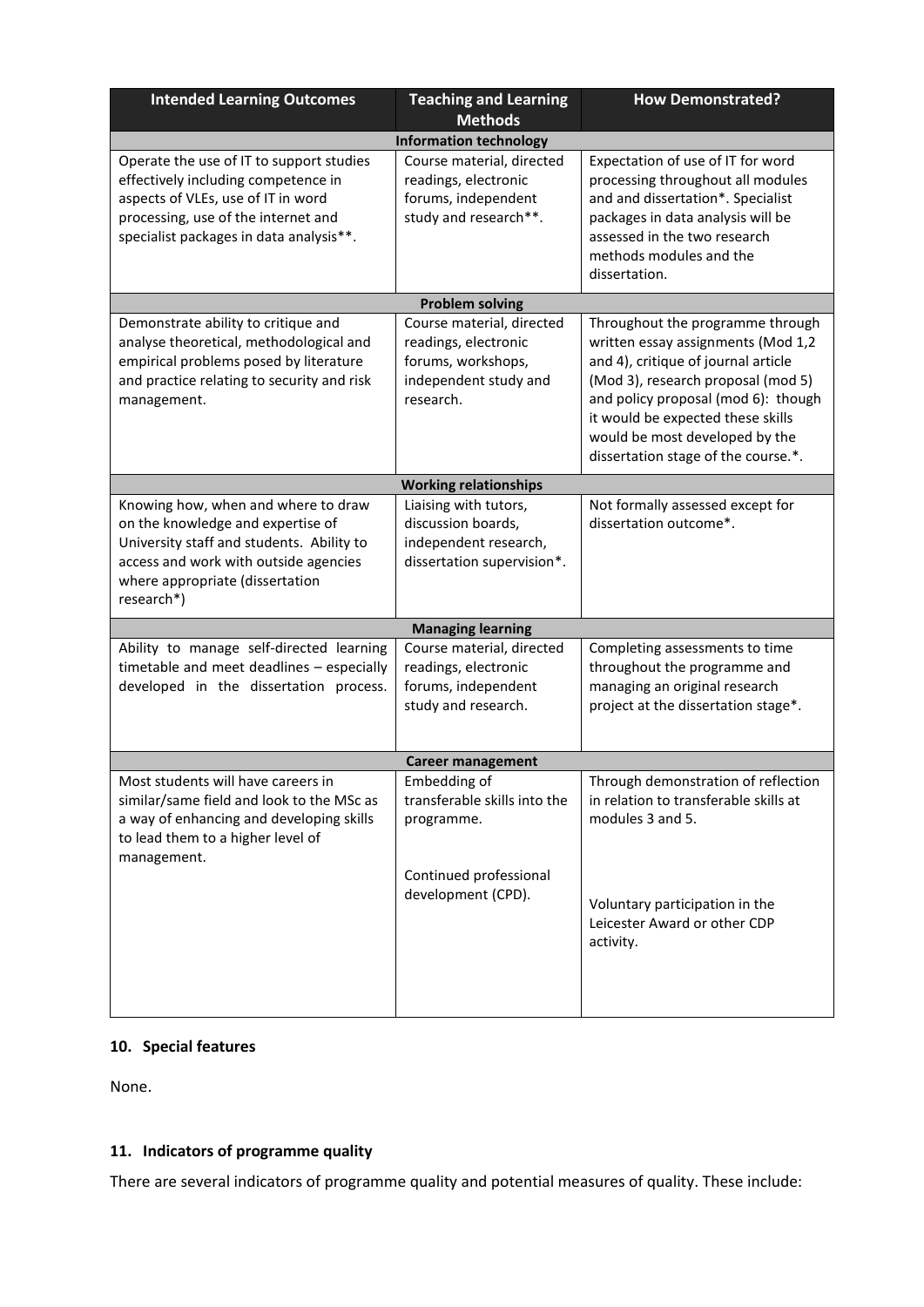- A clear process in place for annual programme and module review
- Departmental expertise in delivering a range of successful distance learning programmes
- Consistently excellent External Examiners' reports relating to the quality of the programme and of student work
- Consistent positive feedback from students
- Academic Audit.

# **12. Scheme of Assessment:**

As defined in **Senate Regulation 6: Regulations governing taught postgraduate programmes of study.** 

The criteria and classification of awards are as set out in sections 6.30 to 6.39.

# **13. Progression points**

As defined in **Senate Regulation 6:** Regulations governing taught postgraduate programmes of study (section 6.27).

The progress of each student shall be considered by a Board of Examiners at the end of the taught component of the programme. The Board of Examiners shall determine whether a student is permitted to progress to the dissertation or research project. Where the structure of a programme is such that a student has already begun work on his/her dissertation or research project, the Board of Examiners shall determine whether the student may continue with this work.

Students must pass Module 1: Exploring and Understanding Risk & Security (30 credits) in order to qualify for the award of PgC.

Students completing a PgC must complete Research Methods 1 if they intend to progress to Research Methods 2.

MSc students intending to sit the dissertation module must complete Research Methods 1 and Research Methods 2.

### **14. Rules relating to re-sits or re-submissions:**

As defined i[n Senate Regulation 6:](http://www.le.ac.uk/senate-regulation6) Regulations governing taught postgraduate programmes of study (sections 6.20 to 6.26 on re-assessment) will apply here.

### **15. External Examiners reports**

The current programme has received excellent annual feedback in external examiners reports. Our external examiners attends the exam panel twice yearly to provide oral feedback and submits a written report annually – to which the Director of Distance Learning provides a written response (signed off by the Head of Department). This process will continue under the new SRM programme.

### **16. Additional features** (e.g. timetable for admissions)

The first cohort will commence in March 2019. The deadline for applications will be 23<sup>rd</sup> February 2019.